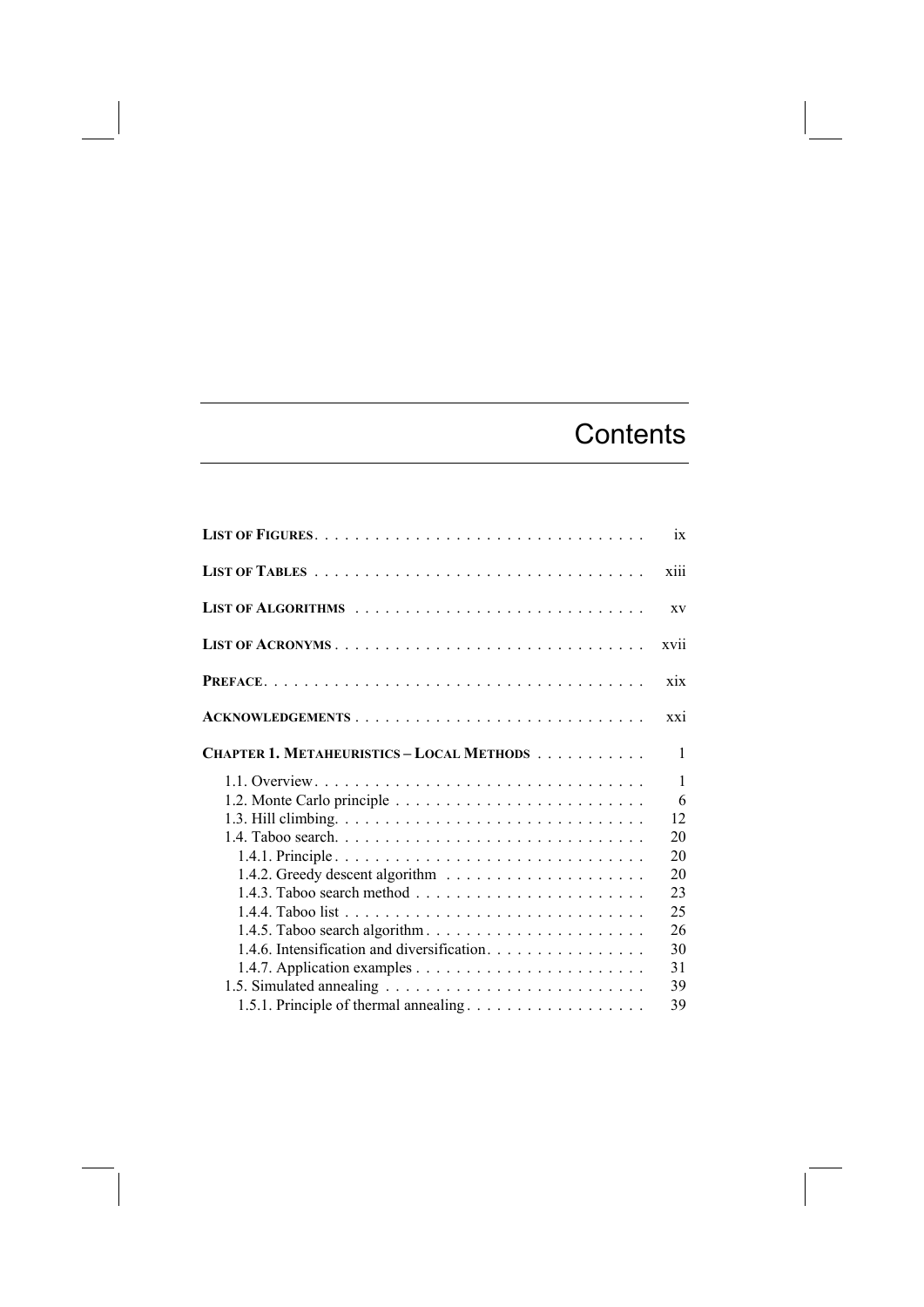| 1.5.2. Kirkpatrick's model of thermal annealing                             | 41  |
|-----------------------------------------------------------------------------|-----|
|                                                                             | 43  |
|                                                                             | 46  |
|                                                                             | 46  |
|                                                                             | 48  |
|                                                                             | 49  |
|                                                                             | 51  |
| CHAPTER 2. METAHEURISTICS - GLOBAL METHODS                                  | 53  |
| 2.1. Principle of evolutionary metaheuristics                               | 53  |
|                                                                             | 55  |
|                                                                             | 55  |
|                                                                             | 57  |
|                                                                             | 73  |
| 2.2.4. On the convergence of $GA \dots \dots \dots \dots \dots \dots \dots$ | 77  |
| 2.2.5. How to implement a genetic algorithm.                                | 84  |
| 2.3. Hill climbing by evolutionary strategies                               | 100 |
|                                                                             | 101 |
|                                                                             | 104 |
| 2.3.3. Hill climbing by group of alpinists                                  | 106 |
|                                                                             | 107 |
|                                                                             | 107 |
| 2.4.2. Basic optimization algorithm by                                      |     |
|                                                                             | 110 |
|                                                                             | 118 |
|                                                                             | 122 |
|                                                                             | 128 |
|                                                                             | 132 |
|                                                                             | 132 |
|                                                                             | 141 |
| 2.5.3. Adaptive PSO algorithm with                                          |     |
|                                                                             | 146 |
| 2.5.4. Fireflies algorithm                                                  | 163 |
|                                                                             | 173 |
|                                                                             | 182 |
| 2.5.7. Multivariable prediction by PSO                                      | 194 |
|                                                                             | 207 |
| 2.6.1. Musical composition and optimization.                                | 207 |
|                                                                             | 208 |
| 2.6.3. Standard harmony search algorithm                                    | 212 |
|                                                                             | 215 |
|                                                                             |     |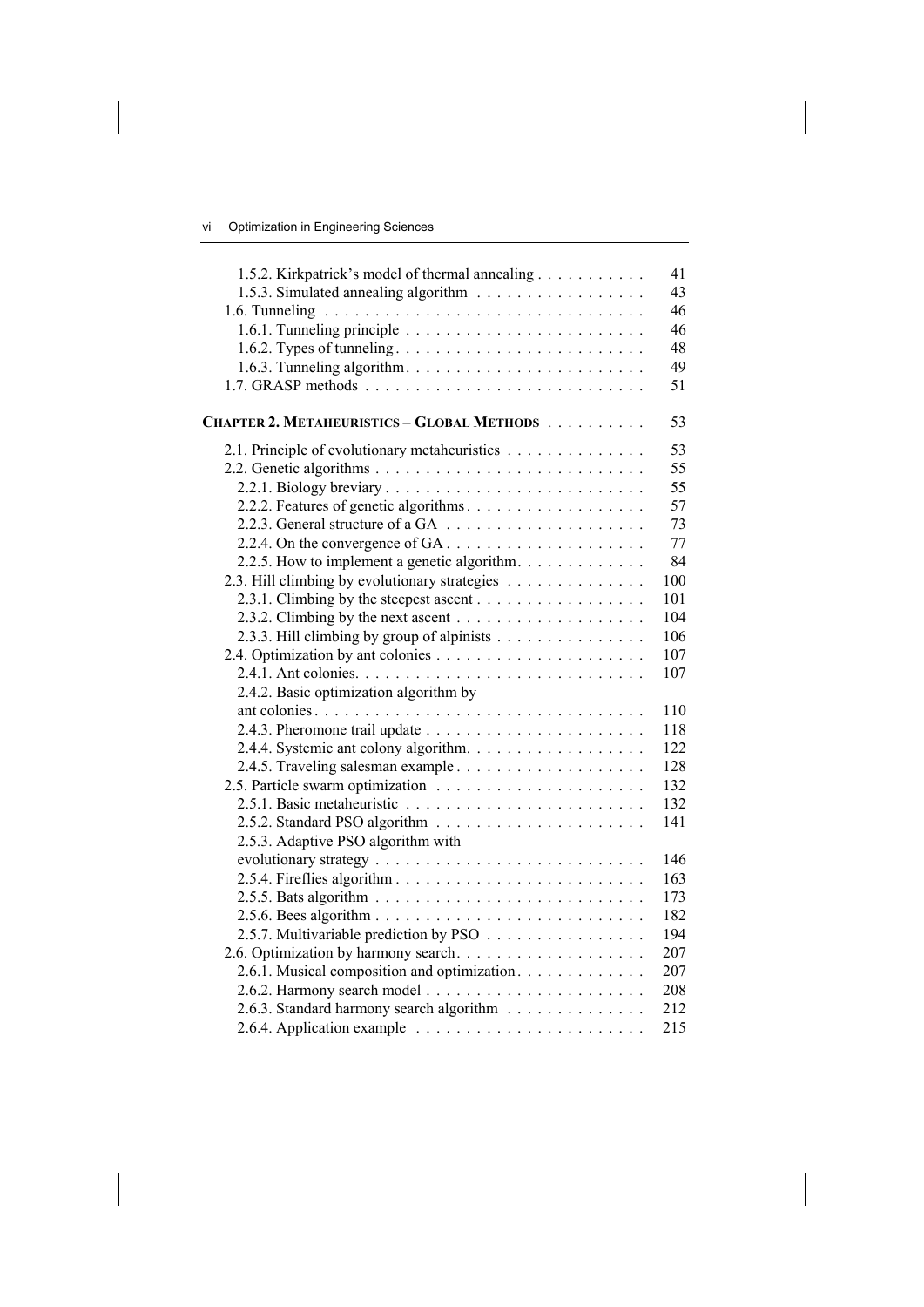| CHAPTER 3. STOCHASTIC OPTIMIZATION                 | 219 |
|----------------------------------------------------|-----|
|                                                    | 219 |
|                                                    | 221 |
| 3.3. Computing the repartition function of         |     |
|                                                    | 222 |
|                                                    | 230 |
| 3.4.1. Case of totally admissible solutions.       | 231 |
| 3.4.2. Case of partially admissible solutions      | 234 |
|                                                    | 240 |
| 3.6. Stochastic optimization through games theory. | 245 |
|                                                    | 245 |
|                                                    | 247 |
|                                                    | 248 |
|                                                    | 249 |
|                                                    | 249 |
|                                                    | 250 |
|                                                    | 251 |
|                                                    |     |
| CHAPTER 4. MULTI-CRITERIA OPTIMIZATION             | 253 |
|                                                    | 253 |
|                                                    | 255 |
|                                                    | 255 |
|                                                    | 256 |
| 4.2.3. Setting the production rate of a            |     |
|                                                    | 256 |
| 4.3. Multi-criteria optimization problems          | 257 |
|                                                    | 257 |
| 4.3.2. Dominance and Pareto optimality.            | 262 |
|                                                    | 265 |
|                                                    | 265 |
|                                                    | 266 |
|                                                    | 270 |
|                                                    | 282 |
| 4.5. Two objective functions optimization for      |     |
| advanced control systems                           | 292 |
| 4.5.1. Aggregating identification with the design  |     |
|                                                    | 292 |
| 4.5.2. Aggregating decision model identification   |     |
|                                                    | 302 |
|                                                    | 307 |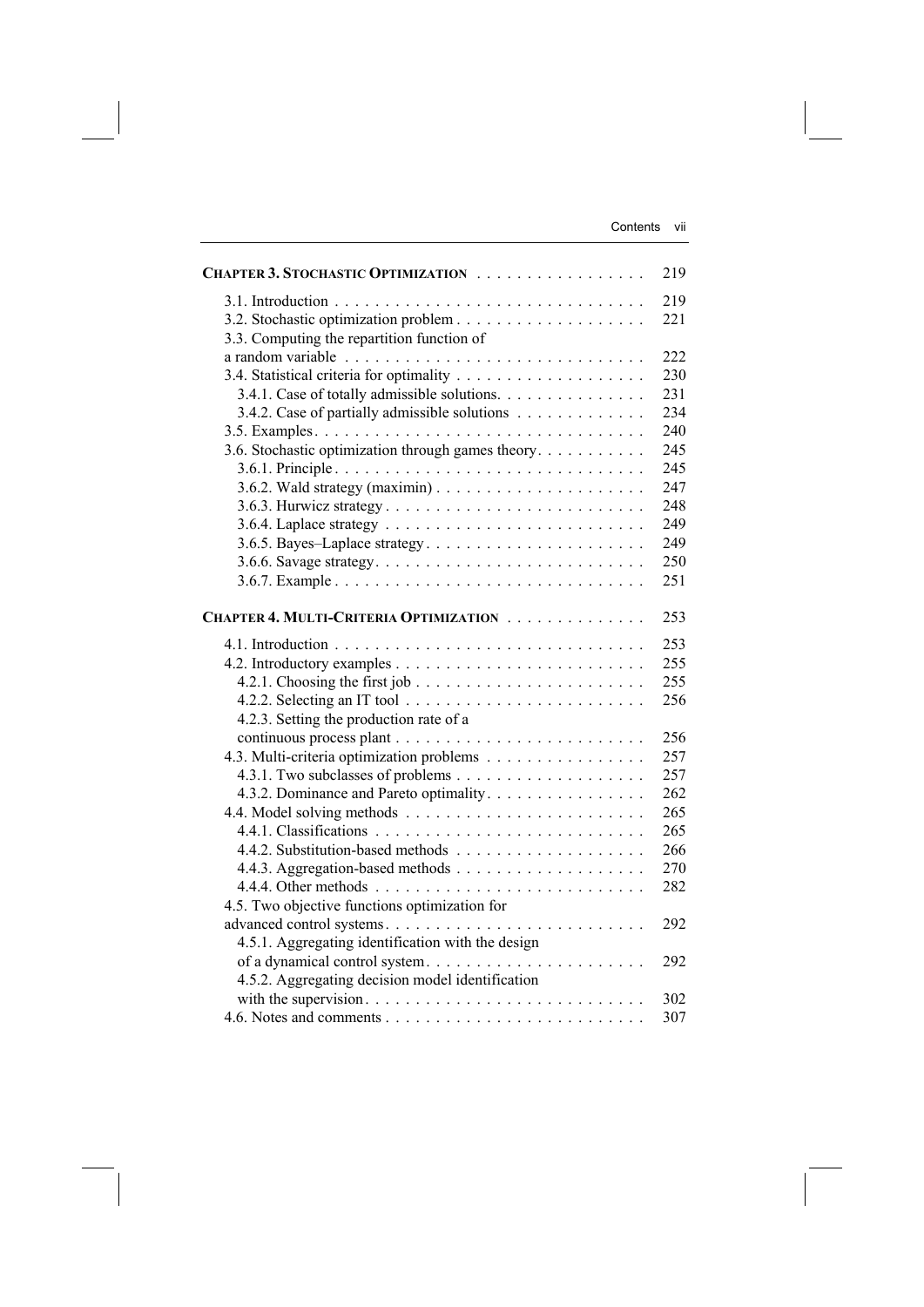| <b>CHAPTER 5. METHODS AND TOOLS FOR</b>        |     |
|------------------------------------------------|-----|
| MODEL-BASED DECISION-MAKING                    | 309 |
|                                                | 309 |
|                                                | 310 |
| 5.2.1. Choosing a job: probabilistic case      | 310 |
|                                                | 311 |
|                                                | 311 |
| 5.3. Decisions and decision activities.        |     |
|                                                | 313 |
|                                                | 313 |
|                                                | 314 |
|                                                | 316 |
| 5.4.1. Preliminary analysis: preparing         |     |
|                                                | 317 |
| 5.4.2. Making a choice: structuring and        |     |
|                                                | 330 |
|                                                | 347 |
|                                                | 347 |
| <b>CHAPTER 6. DECISION-MAKING - CASE</b>       |     |
|                                                | 351 |
| 6.1. Decision problem in uncertain environment | 351 |
|                                                | 352 |
|                                                | 353 |
|                                                | 357 |
|                                                | 358 |
|                                                | 362 |
|                                                | 365 |
|                                                |     |
|                                                | 369 |
|                                                | 377 |
|                                                | 393 |
|                                                | 413 |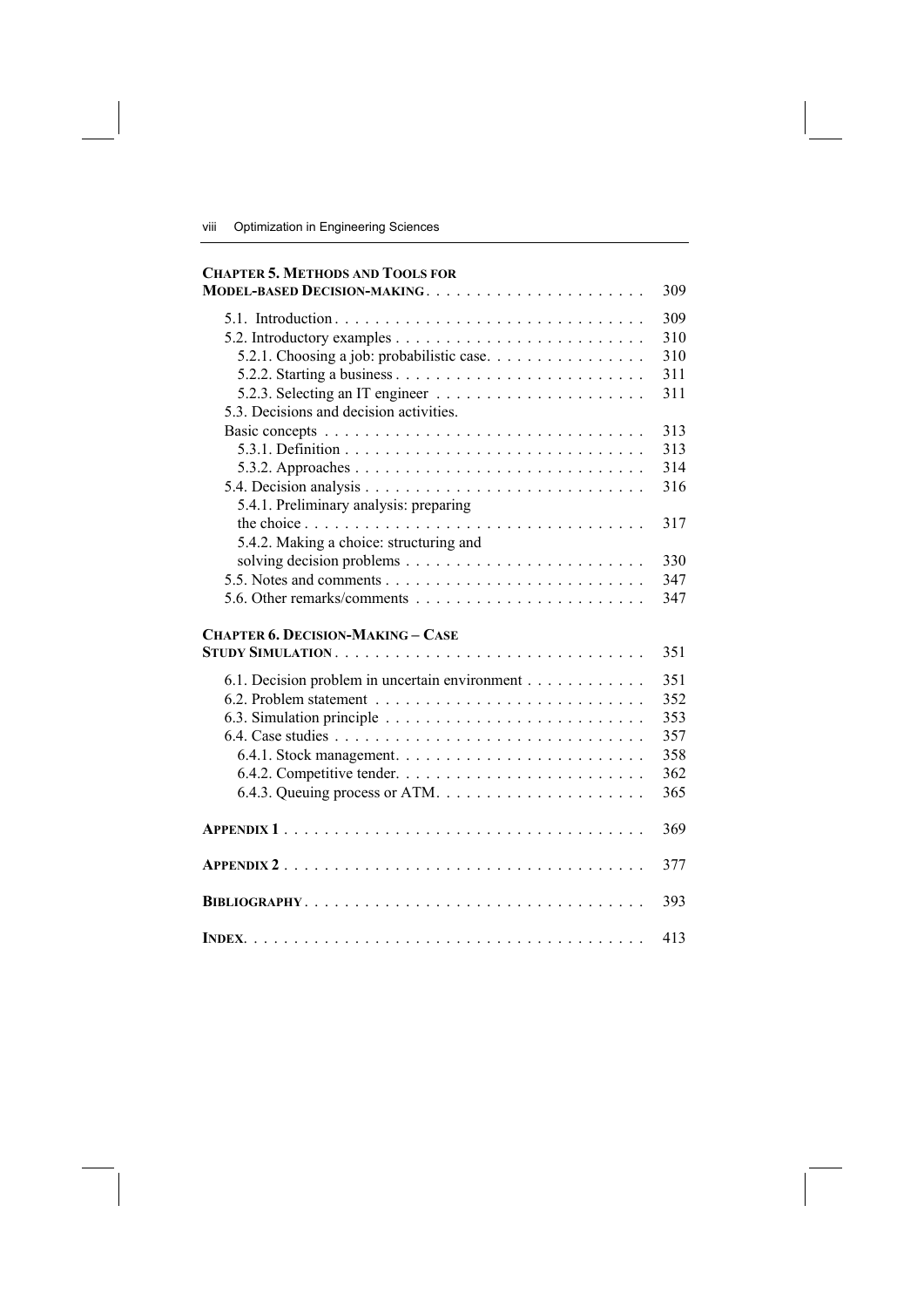## List of Figures

| 1.1. Empirical estimation of Pythagoras' number      |    |
|------------------------------------------------------|----|
| by Monte Carlo method                                | 8  |
| 1.2. Admissible movements in the problem of          |    |
| minimum expense rates for computer network           |    |
|                                                      | 32 |
| 1.3. Characteristic probability surface of annealing |    |
|                                                      | 42 |
|                                                      | 47 |
| 2.1. Illustration of simple crossover between        |    |
|                                                      | 58 |
| 2.2. Example of masking crossover between            |    |
|                                                      | 59 |
| 2.3. Effect of mutation in a chromosome.             | 59 |
|                                                      | 60 |
| 2.5. Effect of inversion in a chromosome             | 60 |
| 2.6. Example of non-viable crossover in the          |    |
|                                                      | 62 |
| 2.7. General structure of a genetic algorithm        | 74 |
| 2.8. Examples of time-frequency-scale atoms on       |    |
|                                                      | 86 |
| 2.9. Noise attenuation of a signal by using a        |    |
| waveform dictionary                                  | 87 |
| 2.10. Illustration of the strong fractal nature of   |    |
| the fitness in the problem of bearings               |    |
|                                                      | 90 |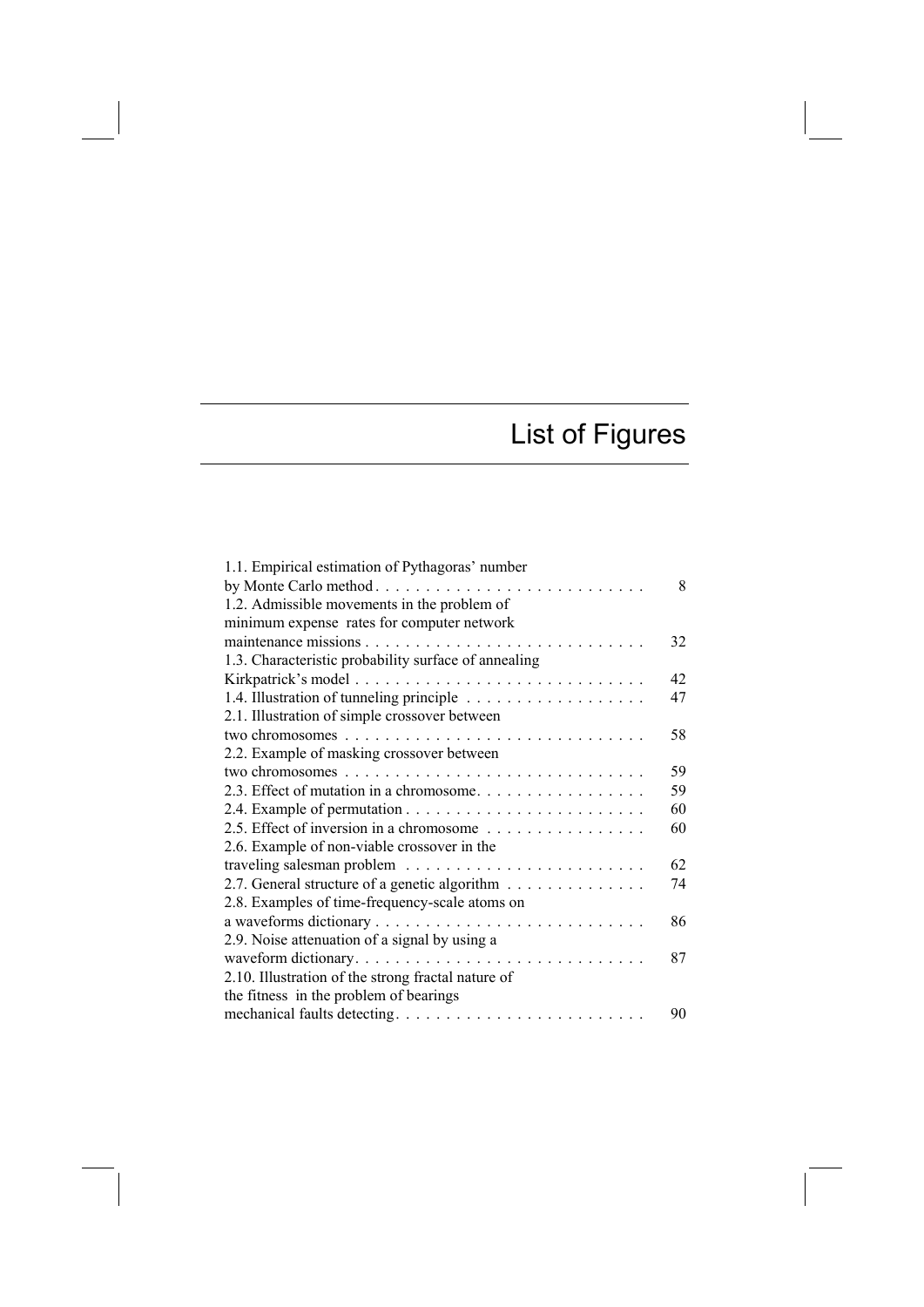| 2.11. Possible definition of the chromosome in the                                    |     |
|---------------------------------------------------------------------------------------|-----|
| problem of bearings mechanical faults detection                                       | 90  |
| 2.12. Passing to the next generation by using                                         |     |
| the elitist generational strategy. $\dots \dots \dots \dots \dots \dots \dots \dots$  | 92  |
| 2.13. Adaptive variation of the annealing                                             |     |
| temperature in the problem of bearings                                                |     |
| mechanical faults detecting                                                           | 94  |
| 2.14. Generate the initial population in the problem                                  |     |
| of bearings mechanical faults detecting                                               | 95  |
| 2.15. Illustration of natural ant colony behavior                                     |     |
| leading to the optimality $\ldots \ldots \ldots \ldots \ldots \ldots \ldots \ldots$   | 108 |
| 2.16. Parameters and variables in a graph                                             |     |
|                                                                                       | 111 |
| 2.17. Example of French cities network for the                                        |     |
| traveling salesmen problem: a) in the beginning                                       |     |
| of search; b) in the end of search $\ldots \ldots \ldots \ldots \ldots \ldots \ldots$ | 128 |
| 2.18. Principle of particle swarm optimization                                        | 134 |
| 2.19. Tendencies the particle is tempted to follow                                    | 137 |
| 2.20. Flow diagram of the bee colony algorithm                                        | 189 |
| 2.21. Components of a time series. $\dots \dots \dots \dots \dots \dots \dots \dots$  | 197 |
|                                                                                       | 202 |
| 2.23. Plants in a greenhouse and their                                                |     |
|                                                                                       | 203 |
| 2.24. Variations of the ecological parameters                                         |     |
|                                                                                       | 203 |
| 2.25. Particle populations for the predictors:                                        |     |
|                                                                                       | 205 |
| 2.26. Variations of plants suffering level in a                                       |     |
| greenhouse, before and after applying predictive                                      |     |
|                                                                                       | 206 |
| 4.1. Graphical representation of Pareto dominance.                                    | 263 |
| 4.2. Flow diagram of optimal adaptive-robust                                          |     |
|                                                                                       | 302 |
|                                                                                       | 303 |
| 5.1. Fundamental and auxiliary objectives.                                            | 319 |
| 5.2. Risk profiles: a) probability distribution                                       |     |
| and b) cumulative distribution function                                               | 327 |
|                                                                                       | 328 |
|                                                                                       | 331 |
|                                                                                       |     |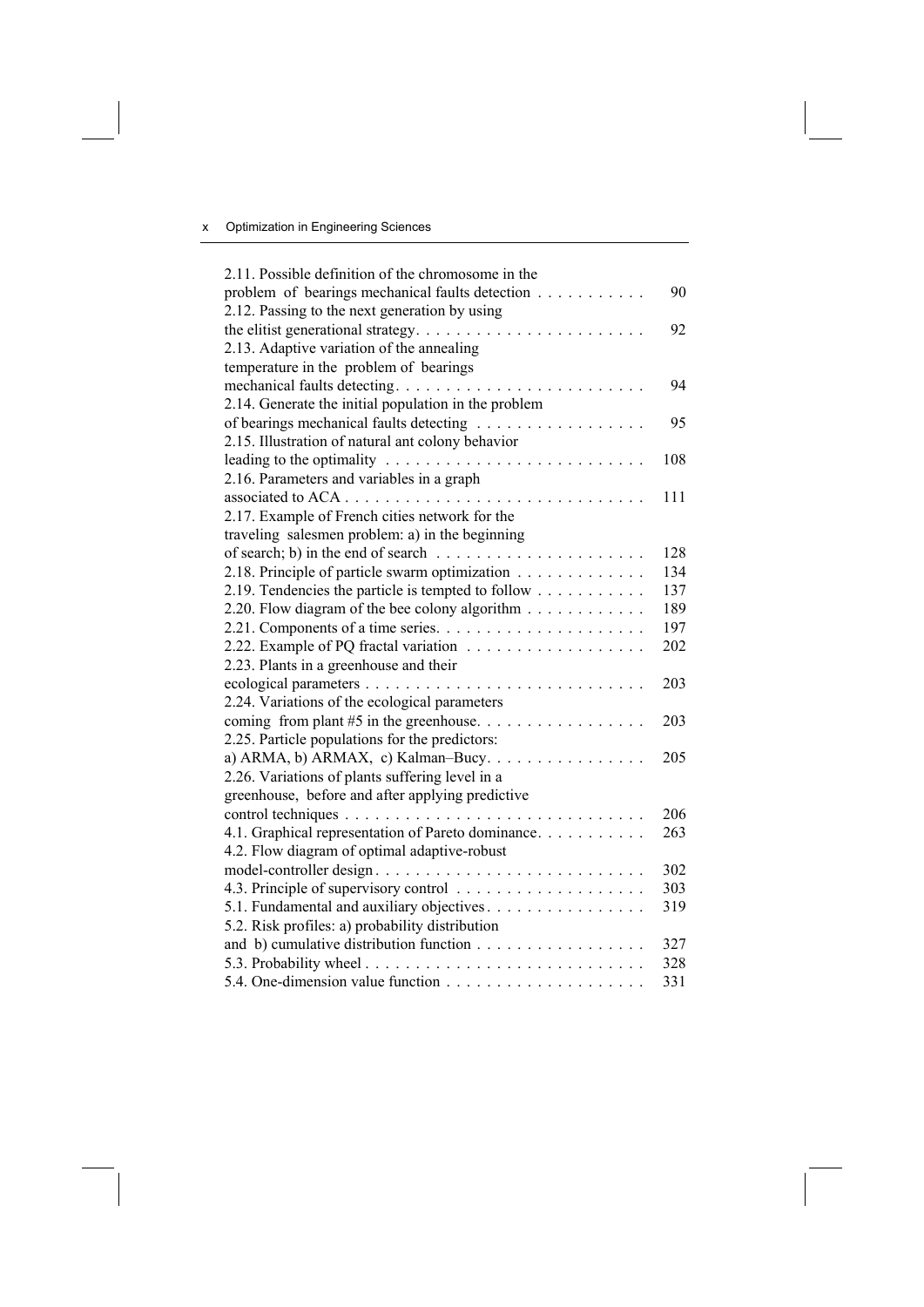List of Figures xi

| 5.5. Graphical tools to solve decision-making                                |     |
|------------------------------------------------------------------------------|-----|
| problems. a) Influence diagram and b) Decision tree                          | 332 |
| 6.1. Typical decision-making approach                                        | 351 |
| 6.2. Flow diagram of a new product launch                                    | 356 |
| 6.3. Entering controllable and non-controllable                              |     |
|                                                                              | 357 |
|                                                                              | 357 |
| 6.5. Simulation outcomes (new product launch)                                | 357 |
| 6.6. Flow diagram to solve the stock management                              |     |
|                                                                              | 360 |
| 6.7. Entering controllable and non-controllable                              |     |
|                                                                              | 360 |
| 6.8. Simulation parameters (stock management)                                | 360 |
| 6.9. Simulation results (stock management).                                  | 361 |
| 6.10. Evolution of output parameters as a                                    |     |
| function of Q (stock management) $\dots \dots \dots \dots \dots \dots \dots$ | 361 |
| 6.11. Flow diagram to solve the competitive                                  |     |
|                                                                              | 363 |
| 6.12. Simulation with $X = 750$ k $\epsilon$                                 |     |
|                                                                              | 363 |
| 6.13. Simulation with $X = 600 \text{ kg}$                                   |     |
|                                                                              | 364 |
| 6.14. Simulation with $X = 700 \text{ kg}$                                   |     |
|                                                                              | 364 |
| 6.15. Graphical analysis for X between                                       |     |
|                                                                              | 364 |
| 6.16. Flow diagram modeling the behavior                                     |     |
|                                                                              | 366 |
| 6.17. Inputs of the ATM queuing process                                      | 366 |
| 6.18. Simulation of the ATM queuing process                                  | 367 |
|                                                                              | 367 |
| 6.20. Results for a couple of available ATM                                  | 368 |
| A1.1. Generating (B)PRS by a hardware method                                 | 370 |
| A1.2. Autocorrelation of PRS generated by a                                  |     |
|                                                                              | 373 |
| A2.1. SUS mechanism illustrated by means                                     |     |
|                                                                              | 379 |
| A2.2. SUS mechanism illustrated by means of                                  |     |
|                                                                              | 381 |
| A2.3. Representations for implementation of ideal                            |     |
|                                                                              | 381 |